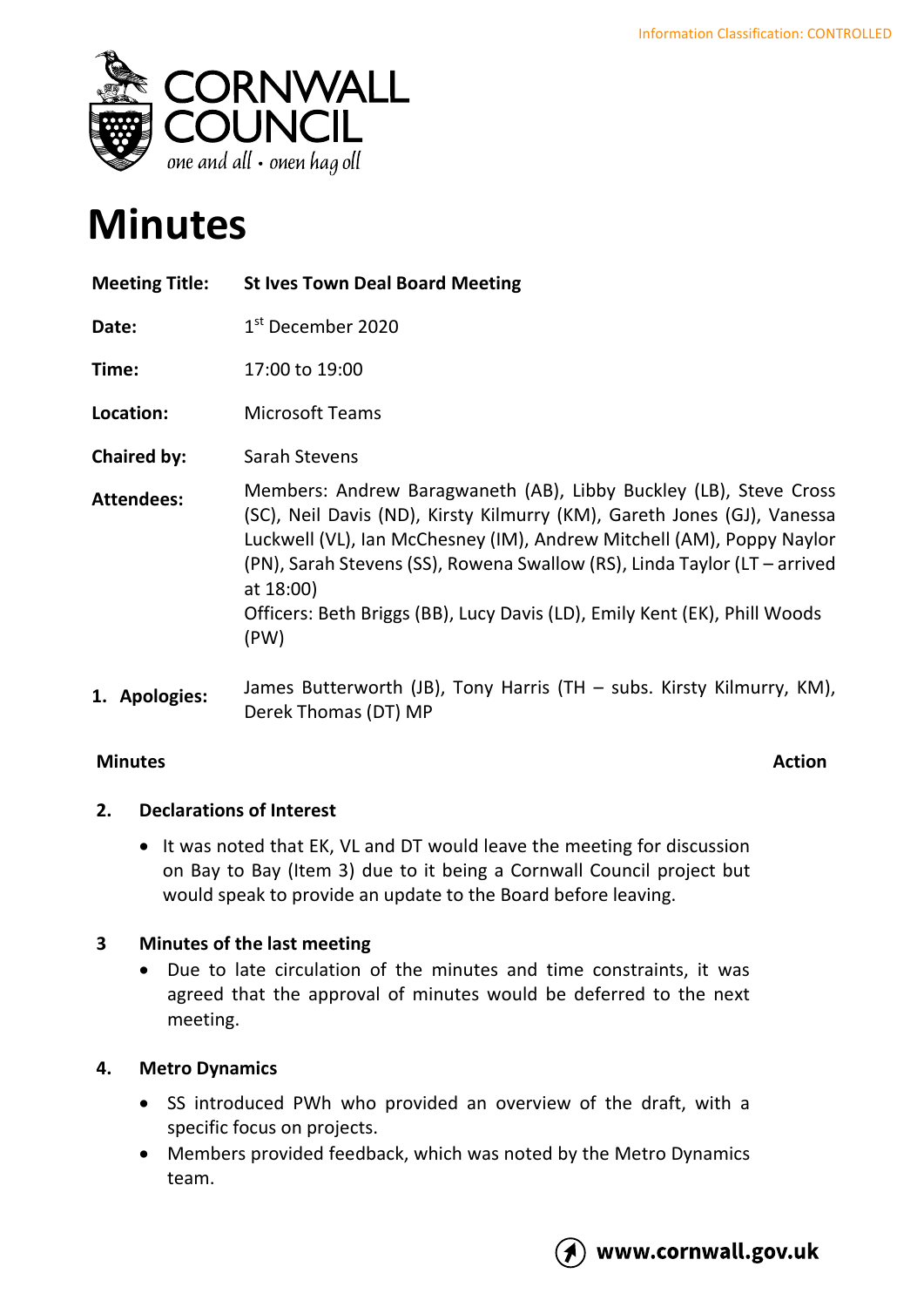- PWh advised Members that they were welcome to contact him via email following the meeting with further comments.
- PWh advised that they would be working on a further draft over the coming week.
- There followed a discussion regarding the grouping of projects, with the TIP having grouped the projects into five intervention themes.
- Cultural assets (intervention 2) Members asked for PWh feedback on his view on suitability of projects.
- PWh advised that projects where the outcomes were not immediately visible would be scrutinised and that evidence of delivery against criteria was very important.
- Members considered that a set of questions needed to be defined for applicants in order that they were clear what additional information was required of them.
- It was agreed that this would be progressed outside the meeting.
- **ACTION:** PWh to liaise with LB to progress development of cultural asset intervention.
- It was noted that all projects were being reviewed in light of the wellbeing centre no longer forming part of the TIP.

PWh / LB

- In terms of governance, PWh advised that the Government would need to see a credible delivery route and owner for each project.
- PW clarified that Cornwall Council were the accountable body who would be responsible for distribution of funds to delivery partners.
- Members considered the possibility of forming groups to oversee progress, either by intervention theme or physical location.

# **5. Delegated Fund**

- EK and PW declared an interest is this item (due to consideration of CDC, being a Cornwall Council arm's length company) and left the meeting at 18:15.
- A paper had been circulated in advance of the meeting.
- It was noted that detail still needed to be agreed, such as level of funding to be allocated to the fund, maximum grant available and definitions around eligibility.
- Members considered that evidence of economic contribution would be vital.
- It was noted that more work was required to finalise these details before requesting further input from CDC to work up a more detailed plan.
- EK and PW re-joined the meeting at 18:26.
- SS enquired as to the possibility of Cornwall Council transferring ownership of a town centre building in order that it be used to house Town Deal projects.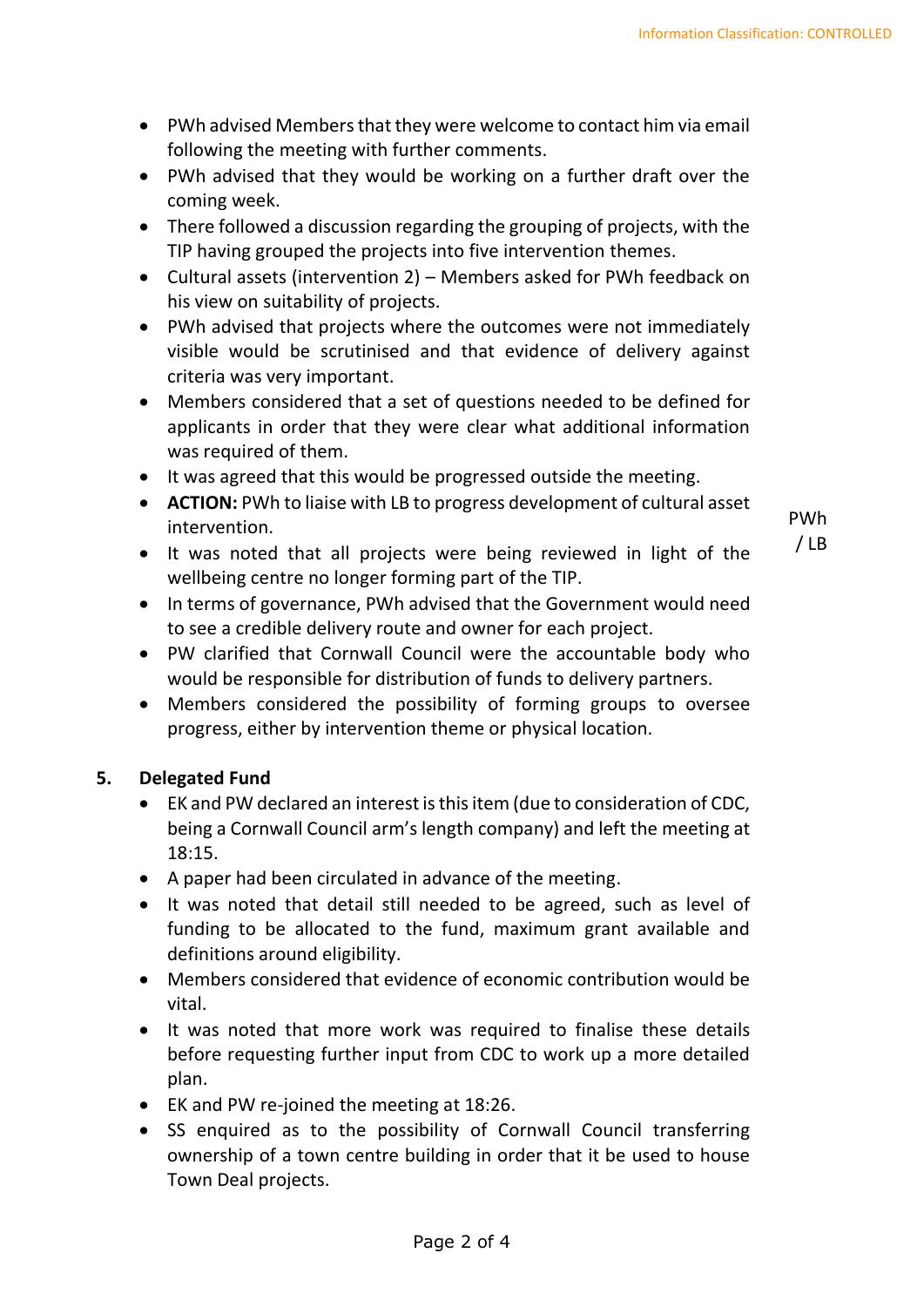• VL advised that conversations were already ongoing in this regard.

#### **6. Projects for draft TIP**

- EK presented information regarding the Bay to Bay scheme.
- EK advised that Cornwall Council were now undertaking the feasibility study in order that the results be available in early January for decision before TIP submission.
- A breakdown of costs was provided, as requested at the last meeting. EK noted a high optimism bias due to variation in possible routes at this point.
- EK noted the possibility of a branch off this route to the top of town to link with the Penbeagle area projects (at additional cost).
- EK advised that she is confident on delivery of the feasibility works and that the project would be deliverable within the given timescale.
- Members agreed that the project move forward for inclusion in the TIP, subject to consideration of the feasibility works in January.
- **ACTION:** AB to form subgroup to assist with progressing this project.
- EK then presented information regarding the Rugby Club site.
- EK advised that feasibility work was currently being carried out, and all feasible options would be presented to the Board. She expected the work to be completed by the end of December.

#### **7. Comms**

- PN advised that a door-drop had been undertaken that day with a thankyou to residents for their engagement with the consultation process.
- PN noted that the next major communication would be around the TIP submission.

#### **8. Capacity fund**

- SS requested an update of the budget by the following day.
- LD advised that the budget included £40k set aside for business case development but that there was around £1k left in additional to this.
- SS advised that St Ives BID had requested a contribution toward the cost of the feasibility works for town centre pedestrianisation and that she would like the Board, based on updated budget figures, to discuss with regards to a contribution via written procedure.
- PW advised that the creation of a TIP template by the Cornwall Council design team had been undertaken at no cost to the Board. He noted that the template was fully customisable to include St Ives branding but provided a template which ensured adherence to Government specifications.

AB